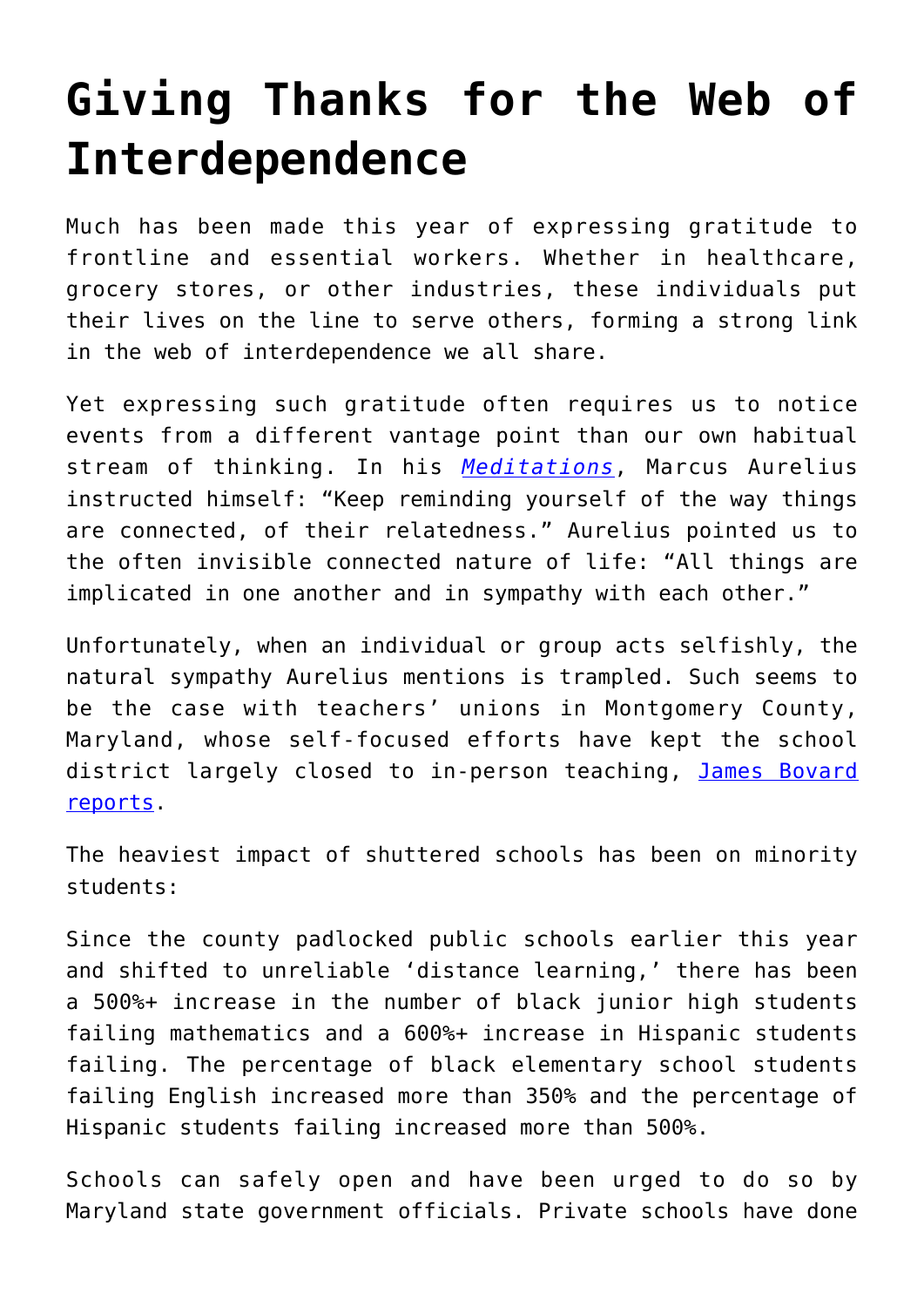so successfully, but as Bovard writes, public school teachers prefer to "continue to collect full pay while taking zero risks and leaving the most vulnerable students far behind."

Are there at-risk teachers? Of course, and special arrangements can be made for them. Presumably, though, most Montgomery County teachers shop at supermarkets and take other risks that come with daily existence.

The average salary of a Montgomery County public school [teacher is listed as over \\$60,0](https://www.indeed.com/cmp/Montgomery-County-Public-Schools,-Md/salaries/Teacher#:~:text=Average%20Montgomery%20County%20Public%20Schools,66%25%20above%20the%20national%20average.)00 on Indeed, while a supermarket clerk might [make \\$15 an hour.](https://www.indeed.com/q-Grocery-Store-l-Montgomery-County,-MD-jobs.html) Each day hundreds of people pass through supermarket checkout lines. Perhaps, like me, you have noticed high-risk seniors among the supermarket workers serving diligently throughout this pandemic.

The risks supermarket workers take to serve us is many orders of magnitude larger than a schoolteacher who encounters the same students daily.

One wonders if these teachers need to see life in sympathy with others, asking themselves whether life is really about feathering one's own nest. If everyone adopted the attitude of teachers' unions, life would come to a halt, for we are indebted to an unimaginable number of other people.

Author, lecturer, and humorist, Jonathan Robinson has an antidote to the craven selfishness rampant among Montgomery County school teachers and others who shelter while being served by others. My telling of his humorous, apocryphal tale is [adopted from his print](https://findinghappiness.com/attitude-of-gratitude/) and live versions, such as his [Google talk.](https://www.youtube.com/watch?v=i2WC00LvGAo)

Robinson [heard of an Indian guru](https://findinghappiness.com/attitude-of-gratitude/) who taught a "magical mantra" that "helped people develop an attitude of gratitude."

After traveling 18 hours by airplane and four hours by rickshaw to learn the mantra, Robinson arrives at the guru's ashram. Sweating, jet-lagged, and now extremely upset he waits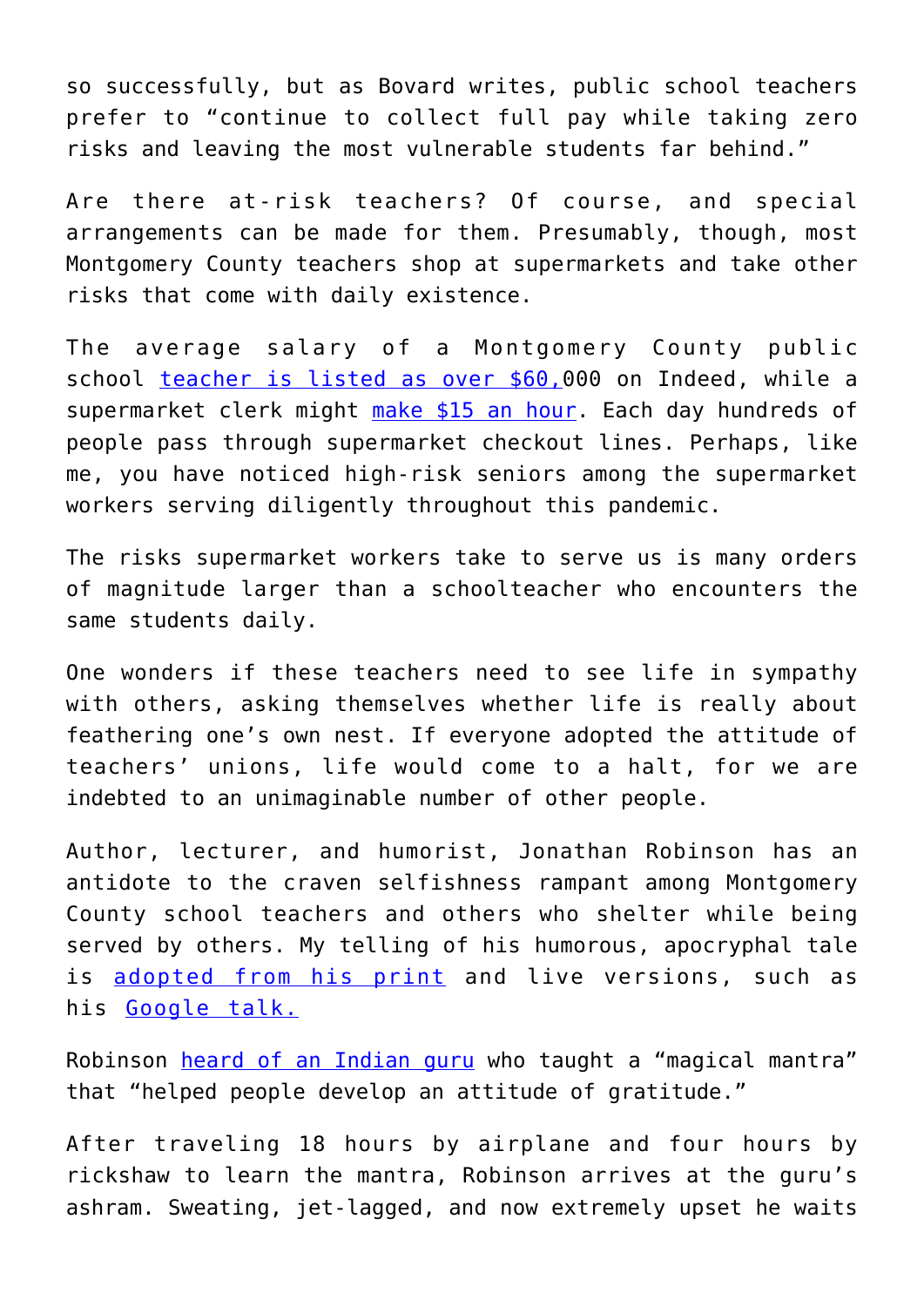in line for five hours for his audience with the guru, who finally whispers in Robinson's ear, "Ah yes, my technique is the most powerful mantra on earth. Whenever possible, repeat the following words in your head. The magical mantra I give you is the words 'Thank You.'"

Agitated, Robinson replies, "That's IT!?"

The guru instructs Robinson: "No 'that's it' is the mantra you have been using, and that mantra makes you feel like you never have enough." The guru continues, "That's it' will take you nowhere, but 'Thank You' will quiet your mind and open your heart. So when you eat good food, say thank you! When you see your child, or a sunset or your pet, repeat the mantra 'thank you,' and soon you will have an attitude of gratitude for each blessing in your life."

The guru's wisdom finally reaches Robinson, On his trip home, he begins to notice the miracles of modern life, air conditioning, flush toilets, airplanes, computers, and he feels the words "thank you" swelling in his heart and forming on his lips.

"That's it" is the great mindset scourge of our time. "That's it" makes the whole of humanity less than the sum of its parts. We grumble as we perceive we are on the short end of the stick. "That's it" makes it difficult to view life in sympathy with each other.

In viewing life in sympathy with each other, gratitude arises for those who, like healthcare and grocery store workers, put themselves at risk to serve us. We see our place in life as serving others even as others serve us.

In viewing life in sympathy with each other, the education and mental health of children matters to teachers. Gratitude for the opportunity to teach diminishes demands to be sheltered.

Gratitude does not depend upon circumstances; gratitude is a